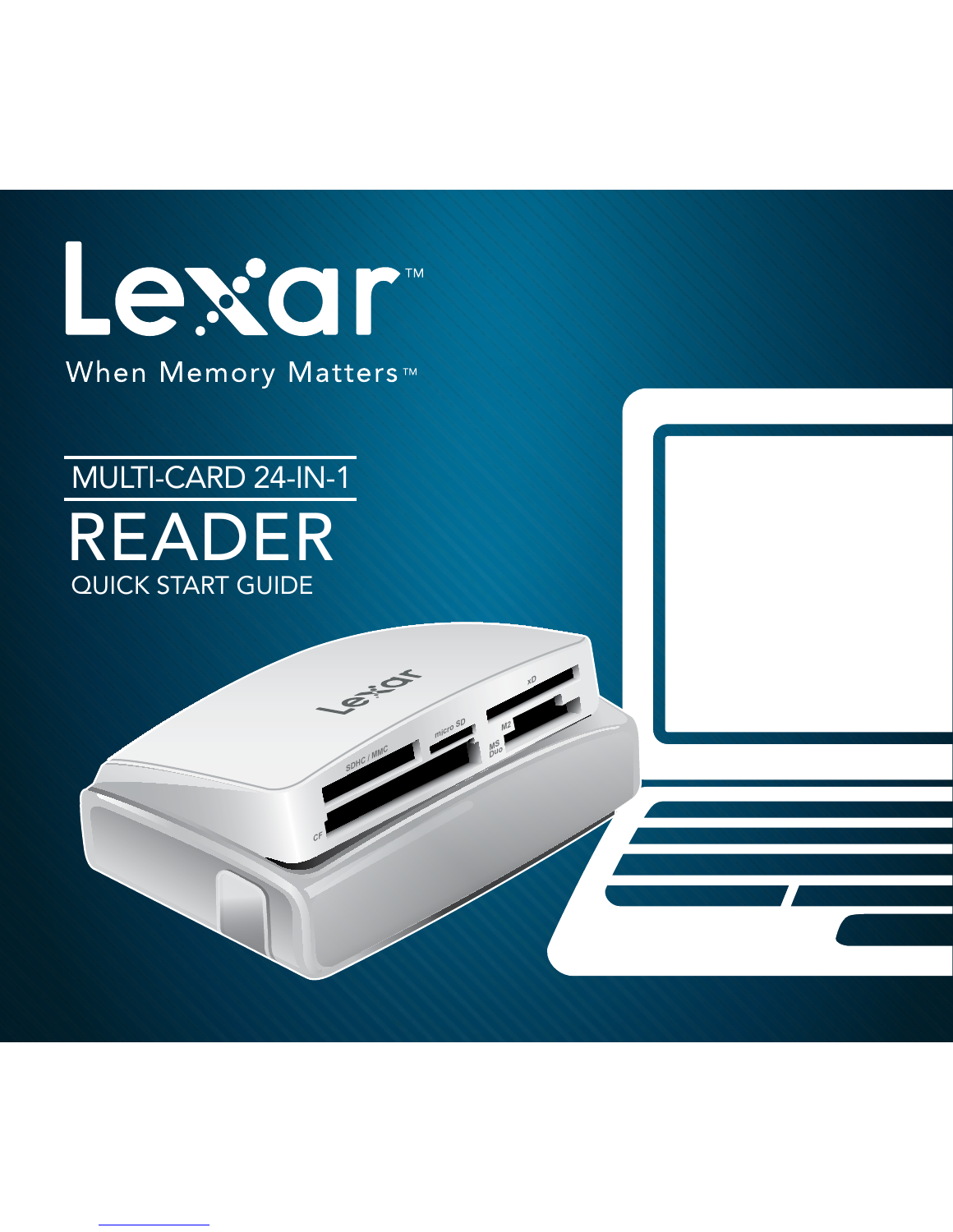The Lexar® Multi-Card 24-in-1 USB Reader is an easy-to-use, all-in-one file<br>transfer solution. The reader has an innovative pop-up design, supports me<br>memory card formats,\* and has the ability to support concurrent downloa transfer solution. The reader has an innovative pop-up design, supports multiple<br>memory card formats,\* and has the ability to support concurrent downloads and<br>card-to-card file transfer.<br>**Product highlights:**<br>• Extremely v memory card formats,\* and has the ability to support concurrent downloads and card-to-card file transfer.

# Product highlights:

- Extremely versatile-reads 24 popular memory card formats\*
- Extremely versatile—reads 24 popular memory card formats\*<br>• Enables concurrent downloads and card-to-card file transfer<br>• Pop-up design protects card slots<br>• Quickly and easily transfer photos, videos, music, and files<br>• • Enables concurrent downloads and card-to-card file transfer
	- Pop-up design protects card slots
- Enables concurrent downloads and card-to-card file transfer<br>• Pop-up design protects card slots<br>• Quickly and easily transfer photos, videos, music, and files<br>• Includes USB cable—no external power supply needed<br>• One-ye • Quickly and easily transfer photos, videos, music, and files
- Includes USB cable-no external power supply needed • Includes USB cable—no external power supply needed<br>• One-year limited warranty<br>•
	- One-year limited warranty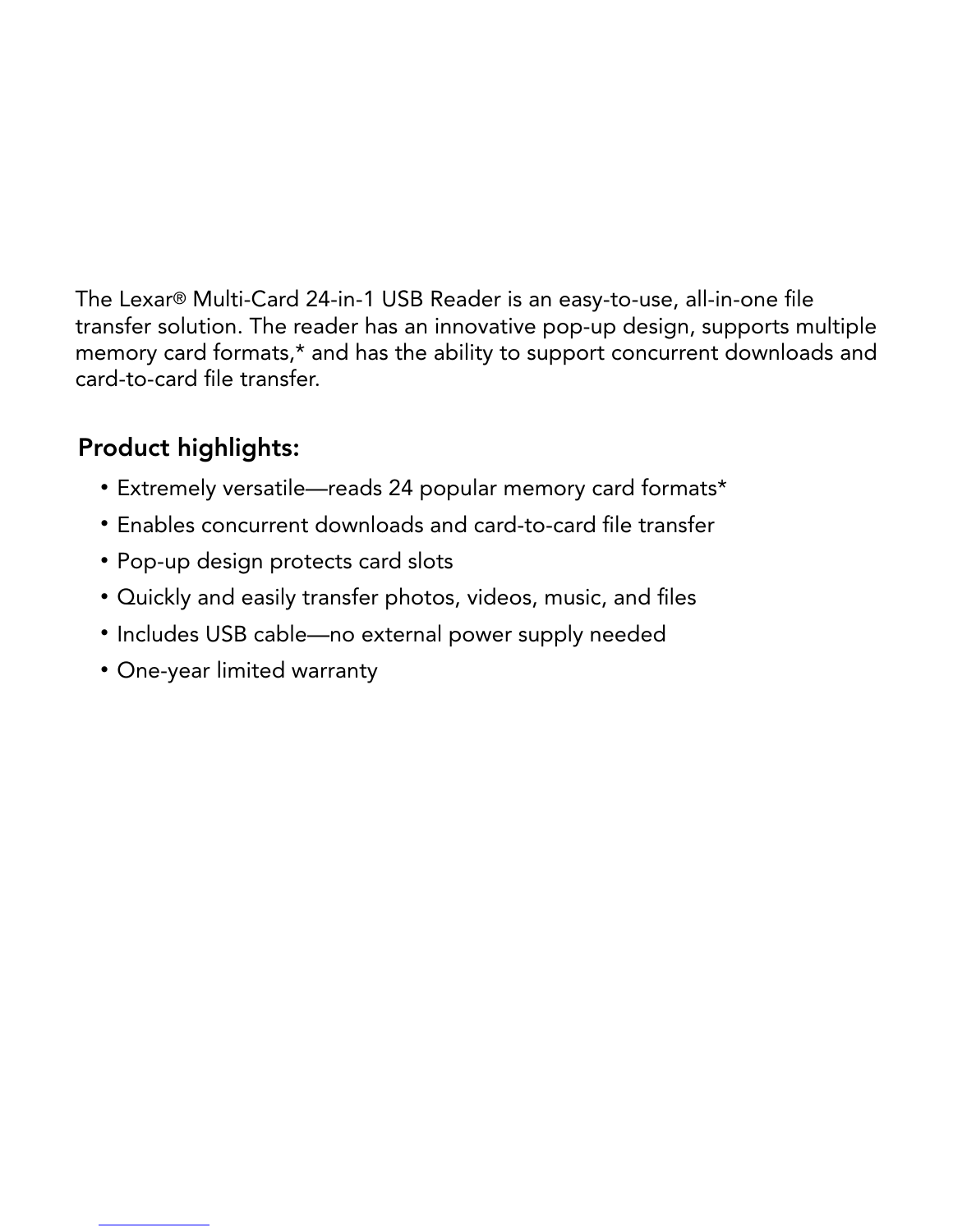This Quick Start Guide explains how to set up, connect, and use the Lexar Multi-Card 24-in-1 USB Reader.<br> **Package Contents**<br>
• Lexar Multi-Card 24-in-1 USB Reader<br>
• USB 2.0 Cable<br>
• Reader operation instructions<br> **Connec** 

#### Package Contents

- 
- USB 2.0 Cable
- Reader operation instructions

# **Connection**

• USB 2.0

# Card 24-in-1 USB Reader.<br>
Package Contents<br>
• Lexar Multi-Card 24-i<br>
• USB 2.0 Cable<br>
• Reader operation inst<br>
Connection<br>
• USB 2.0<br>
System Memory Requ<br>
• Windows® XP/Windc<br>
• Mac OS® X 10.4 and • Lexar Multi-Card 24-in-1 USB Reader<br>• USB 2.0 Cable<br>• Reader operation instructions<br>**Connection**<br>• USB 2.0<br>**System Memory Requirements**<br>• Windows® XP/Windows Vista®/Wind<br>• Mac OS® X 10.4 and up • USB 2.0 Cable<br>• Reader operat<br>**Connection**<br>• USB 2.0<br>**System Memory**<br>• Windows® XP,<br>• Mac OS® X 10 • Reader operation instructions<br>
Connection<br>
• USB 2.0<br>
System Memory Requiremen<br>
• Windows® XP/Windows Vista<br>
• Mac OS® X 10.4 and up USB 2.0<br>System Me<br>• Window<br>• Mac OS System Memory Requirements

- Windows® XP/Windows Vista®/Windows 7
- Mac OS®  $\times$  10.4 and up<br><br><br>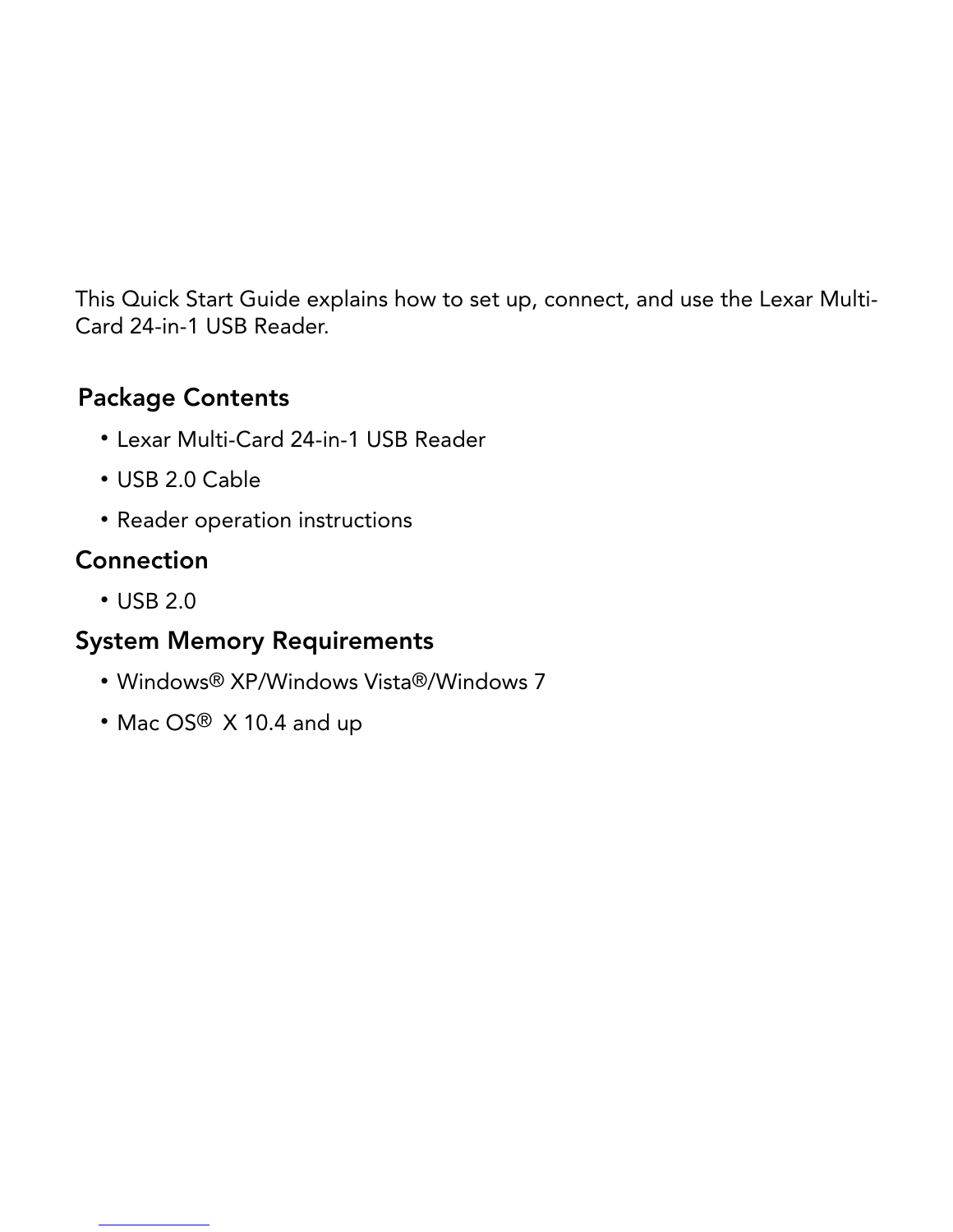

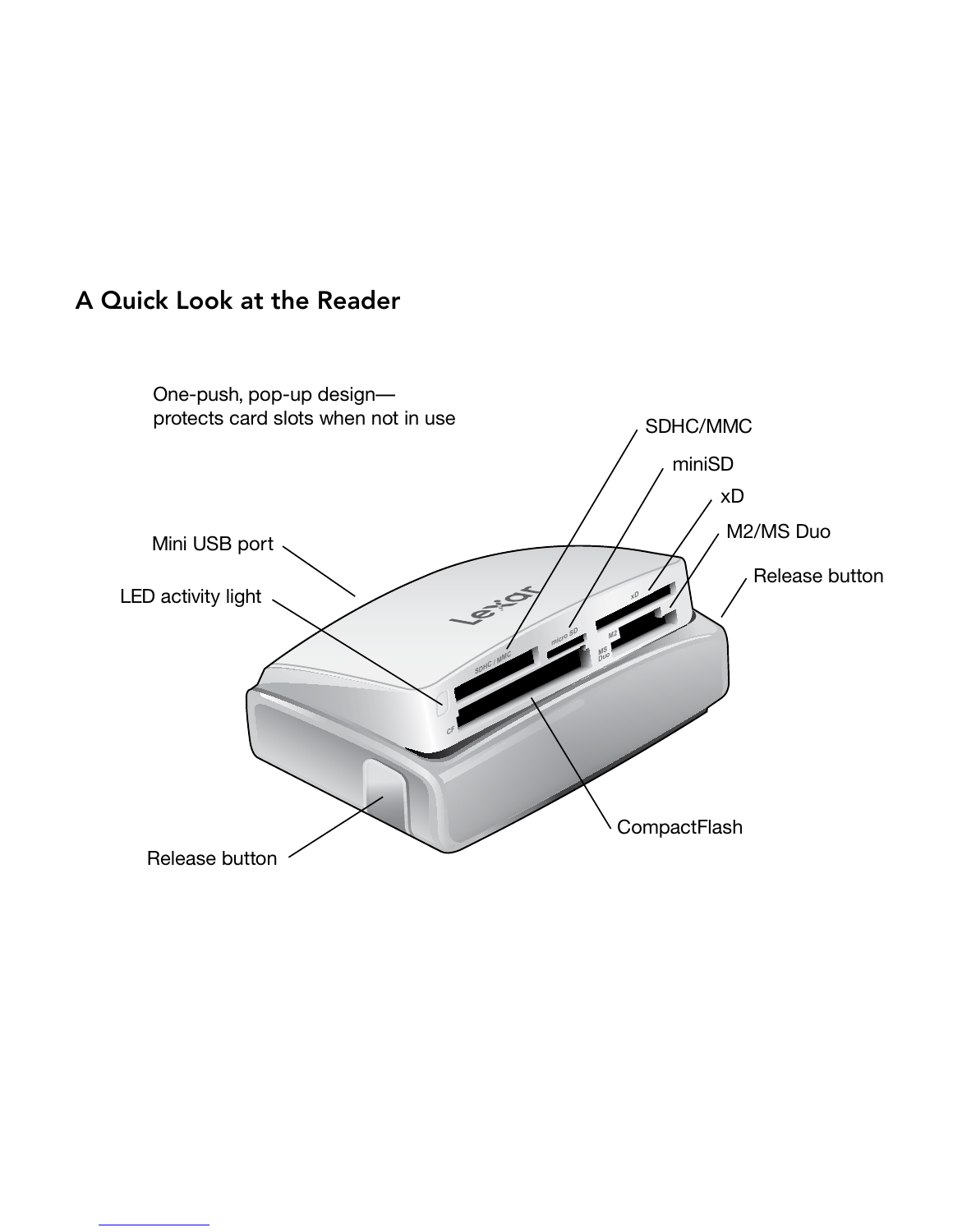## Connecting the Reader

installation needed.

- 
- 
- 

The Lexar Multi-Card 24-in-1 Reader has a plug-and-play design, with no driver<br>
installation needed.<br>
To connect the reader, simply follow these steps:<br>
- Remove cable and reader from the box<br>
- Locate the USB cable into t To connect the reader, simply follow these steps:<br>
- Remove cable and reader from the box<br>
- Locate the mini USB port on the back of the re<br>
insert the USB cable into the reader as illustrate<br>
- Locate the USB cable into t - Remove cable and reader from the box<br>- Locate the mini USB port on the back of<br>insert the USB cable into the reader as i<br>- Locate the USB port on your desktop or<br>connect the USB cable into the port<br>To open the reader, lo - Locate the mini USB port on the back of the reader and<br>insert the USB cable into the reader as illustrated above<br>- Locate the USB port on your desktop or laptop and<br>connect the USB cable into the port<br>To open the reader, insert the USB cable into the reader as illustrated above<br>Locate the USB port on your desktop or laptop and<br>connect the USB cable into the port<br>open the reader, locate the release button on each<br>e of the reader and push si - Locate the USB port on your desktop or laptop and<br>connect the USB cable into the port<br>To open the reader, locate the release button on each<br>side of the reader and push simultaneously. The reader<br>will pop open.<br>**bte: Wind** connect the USB cable into the port<br>open the reader, locate the release<br>e of the reader and push simultanec<br>l pop open.<br>**:: Windows XP Network users**<br>our laptop or desktop is linked to a work<br>tem may not detect all 5 reade To open the reader, locate the release button on each<br>side of the reader and push simultaneously. The reader<br>will pop open.<br>**Note: Windows XP Network users**<br>If your laptop or desktop is linked to a work or home network<br>sys side of the reader and push simultaneously. The reader<br>will pop open.<br>bte: Windows XP Network users<br>If your laptop or desktop is linked to a work or home network w<br>system may not detect all 5 reader slots. If that's the ca will pop open.



#### Note: Windows XP Network users

- 
- 
- 
- 
- If your laptop or desktop is linked to a work or home network with multiple drives, your system may not detect all 5 reader slots. If that's the case, follow the instructions below:<br>- On your desktop screen, right click on system may not detect all 5 reader slots. If that's the case, follow the instructions below:<br>- On your desktop screen, right click on MY COMPUTER and select MANAGE<br>- Select DISK MANAGEMENT from the menu located on the left - On your desktop screen, right click on MY COMPUTER and select MAN<br>- Select DISK MANAGEMENT from the menu located on the left hand sid<br>- Locate and select your REMOVABLE DRIVE (reader slot), then right click<br>- Select CHAN - Select DISK MANAGEMENT from the menu located on the left hand side of your screen<br>- Locate and select your REMOVABLE DRIVE (reader slot), then right click<br>- Select CHANGE DRIVE LETTER AND PATH and select CHANGE<br>- On the - Locate and select your REMOVABLE DRIVE (reader slot), then right click<br>- Select CHANGE DRIVE LETTER AND PATH and select CHANGE<br>- On the right side, you will see a drop-down menu with a letter. Click on<br>arrow, select a ne - Select CHANGE DRIVE LETTER AND PATH and select CHAN<br>- On the right side, you will see a drop-down menu with a lette<br>arrow, select a new letter for your REMOVABLE DRIVE (reade<br>Repeat the above process for each undetected - On the right side, you will see a drop-down menu with a letter. Click on the drop-down arrow, select a new letter for your REMOVABLE DRIVE (reader slot), and click OK<br>Repeat the above process for each undetected reader s arrow, select a new letter for your REMOVABLE DRIVE (reader slot), and click O<br>ppeat the above process for each undetected reader slot.<br> $\blacksquare$

Repeat the above process for each undetected reader slot.<br> $\frac{d}{dt}$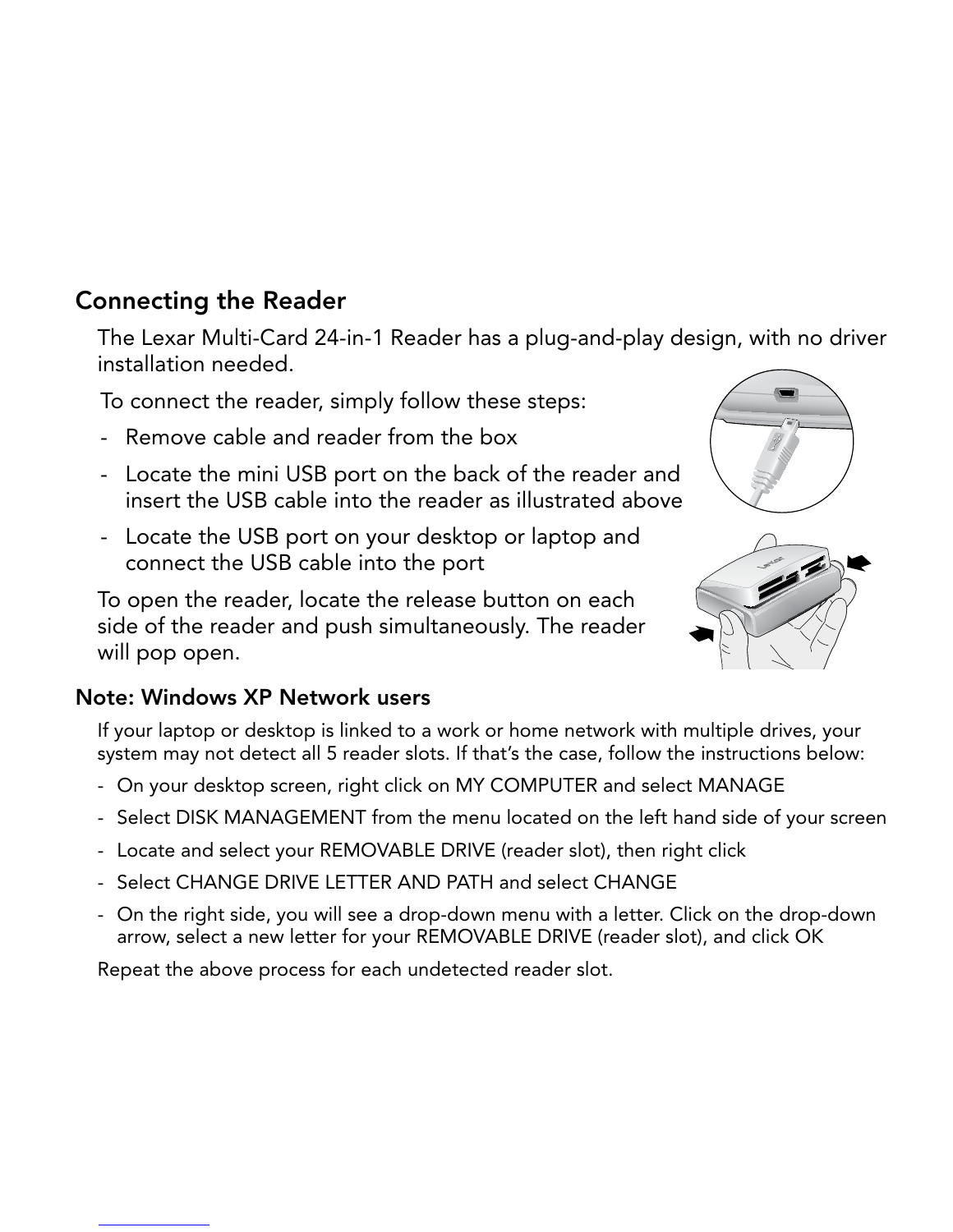# To Remove Cards:

disk drive from your computer:

- 
- 



WARNING: Do not remove the card from the reader when the LED activity light is Do not remove the card from the reader when the LED activity light is blinking or you may lose data or damage the card.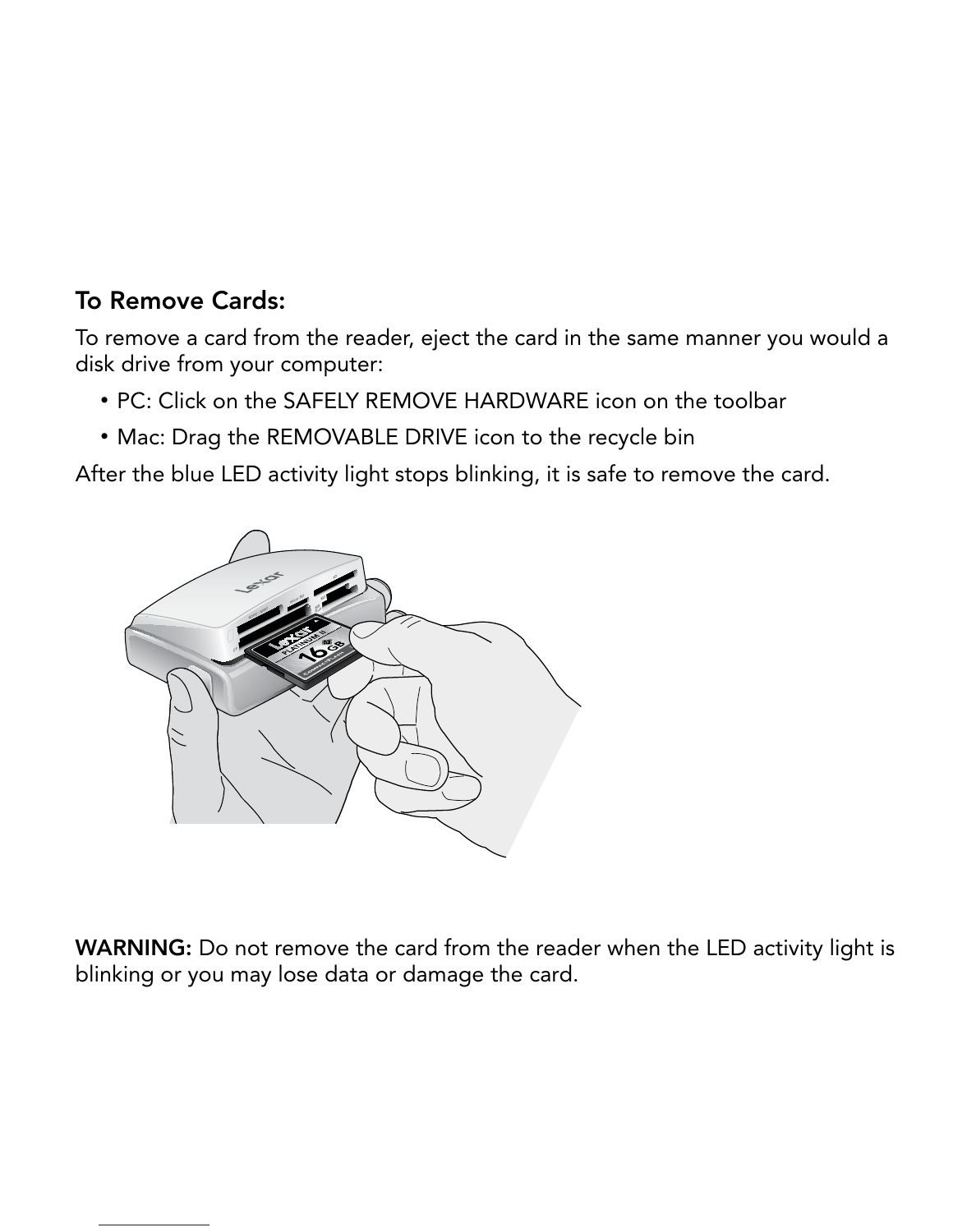# LED Activity Light

The LED activity light was specifically designed to safeguard the files stored on<br>your memory card, preventing interrupted file transfer, and reducing the risk<br>of data loss or card damage. The light acts as a status indica your memory card, preventing interrupted file transfer, and reducing the risk proper use of the reader.

#### LED Indicators:

LED off: The reader is plugged into the computer but does not have a card inserted.

**LED on:** The reader is plugged into the computer with card(s) inside the reader

of data loss or card damage. The light acts as a status indicator to help ensure<br>proper use of the reader.<br>LED Indicators:<br>LED off: The reader is plugged into the computer but does not have a<br>card inserted.<br>LED on: The rea LED blinks continuously: The reader is transferring data between memory cards the data transfer is complete.

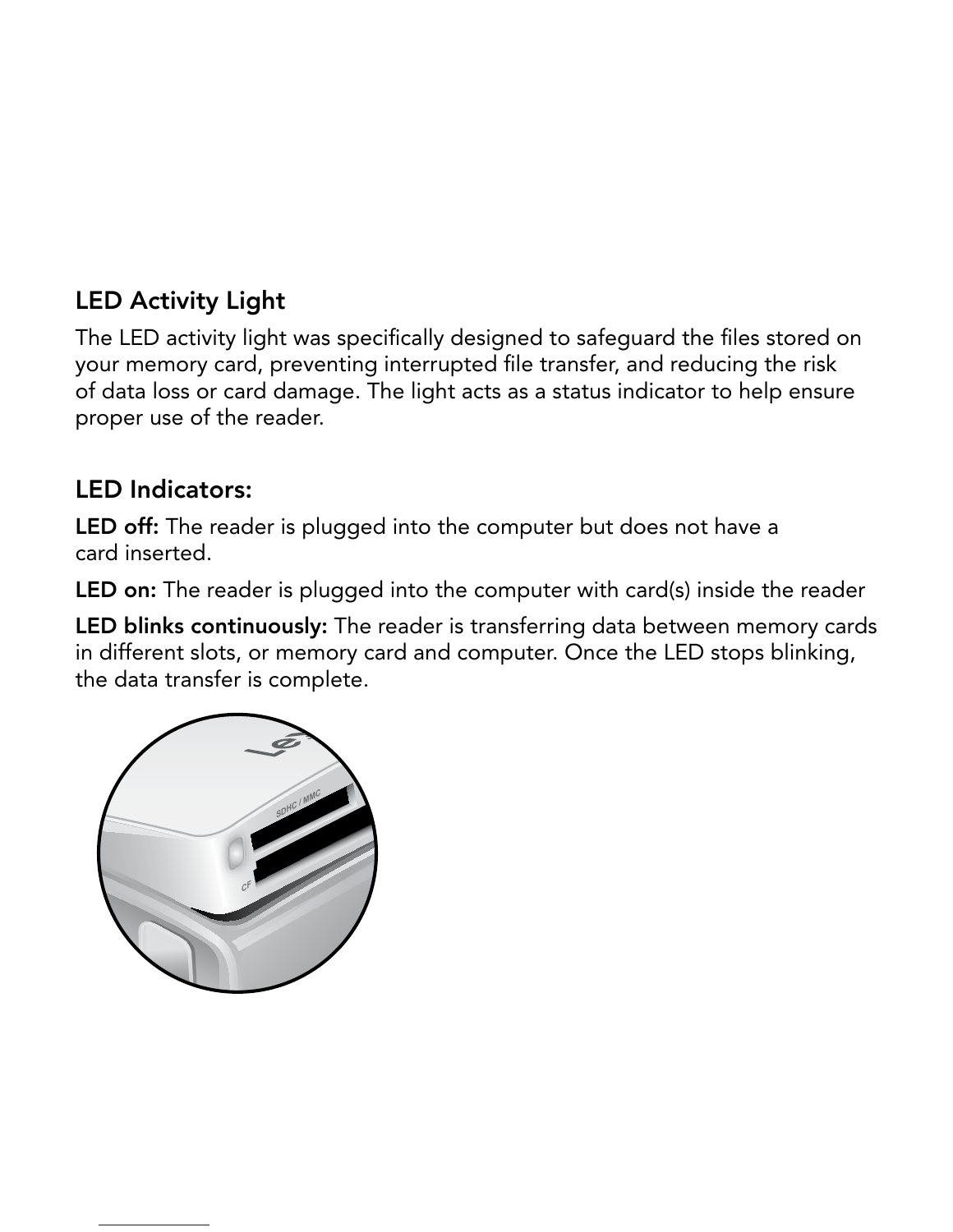# Lexar Customer Support Options

#### FAQ:

monly asked questions.

#### Live Support:

start a live chat 24 hours a day, 7 days a week.

#### Email:

and a description of your problem.

#### Phone:

Please visit the FAQ section at www.lexar.com/support to find answers to com-<br>monly asked questions.<br>Live Support:<br>Click on the "Click to Chat Live" link at www.lexar.com/support/index.html to<br>start a live chat 24 hours a Monday through Friday.

Click on the "Click to Chat Live" link at www.lexar.com/support/index.html to<br>start a live chat 24 hours a day, 7 days a week.<br>E-Mail us at support@lexar.com with your contact information, product details<br>and a descriptio E-Mail us at support@lexar.com with your contact information, product details,<br>and a description of your problem.<br>**Phone:**<br>Phone support is available during regular business hours, 7 a.m. to 5 p.m. PST,<br>Monday through Fri Phone support is available during regular business hours, 7 a.m. to 5 p.m. PST,<br>Monday through Friday.<br>North America: 1-510-413-1233, (510) 413-1275<br>UK: +44 1-483-797-788<br>Weblack the following types of memory cards: Compa North America: 1-510-413-1233, (510) 413-1275<br>UK: +44 1-483-797-788<br>\*Reads the following types of memory cards: CompactFl<br>SDHC™, miniSD™, miniSDHC™, MMC™, MMCplus™,<br>DHC™, M2™, Memory Stick™, Memory Stick (with Mag<br>Memory UK: +44 1-483-797-788<br>\*Reads the following types<br>SDHC™, miniSD™, miniSD<br>DHC™, M2™, Memory Stid<br>Memory Stick PRO Duo™,<br>Mark 2, Memory Stick PRO<br>Card™, xD-Picture Card Ty \*Reads the following types of memory cards: CompactFlash® Type I and Type II, SD™,<br>SDHC™, miniSD™, miniSDHC™, MMC™, MMCplus™, RS-MMC™, microSD™, microS<br>DHC™, M2™, Memory Stick™, Memory Stick (with MagicGate™), Memory Sti SDHC™, miniSD™, miniSDHC™, MMC™, MMCplus™, RS-MMC™, microSD™, microS-DHC™, M2™, Memory Stick™, Memory Stick (with MagicGate™), Memory Stick PRO™<br>Memory Stick PRO Duo™, Memory Stick Duo (with MagicGate™), Memory Stick PRO™ DHC™, M2™, Memory Stick™, Memory Stick (with MagicGate™), Memory Stick PRO™,<br>Memory Stick PRO Duo™, Memory Stick Duo (with MagicGate), Memory Stick PRO Duo<br>Mark 2, Memory Stick PRO-HG Duo™, Memory Stick PRO-HG Duo "HX", x Memory Stick PRO Duo™, Memory Stick Duo (with MagicGate), Memory Stick PRO Duo<br>Mark 2, Memory Stick PRO-HG Duo™, Memory Stick PRO-HG Duo "HX", xD-Picture<br>Card™, xD-Picture Card Type-M, xD-Picture Card Type-M+, and xD-Pict Mark 2, Memory Stick PRO-HG Duo™, Memory Stick PRO-HG Duo "HX", xD-Picture<br>Card™, xD-Picture Card Type-M, xD-Picture Card Type-M+, and xD-Picture Card Type<br>Card™, xD-Picture Card Type-M, xD-Picture Card Type-M+, and xD-Pi Card™, xD-Picture Card Type-M, xD-Picture Card Type-M+, and xD-Picture Card Type-H.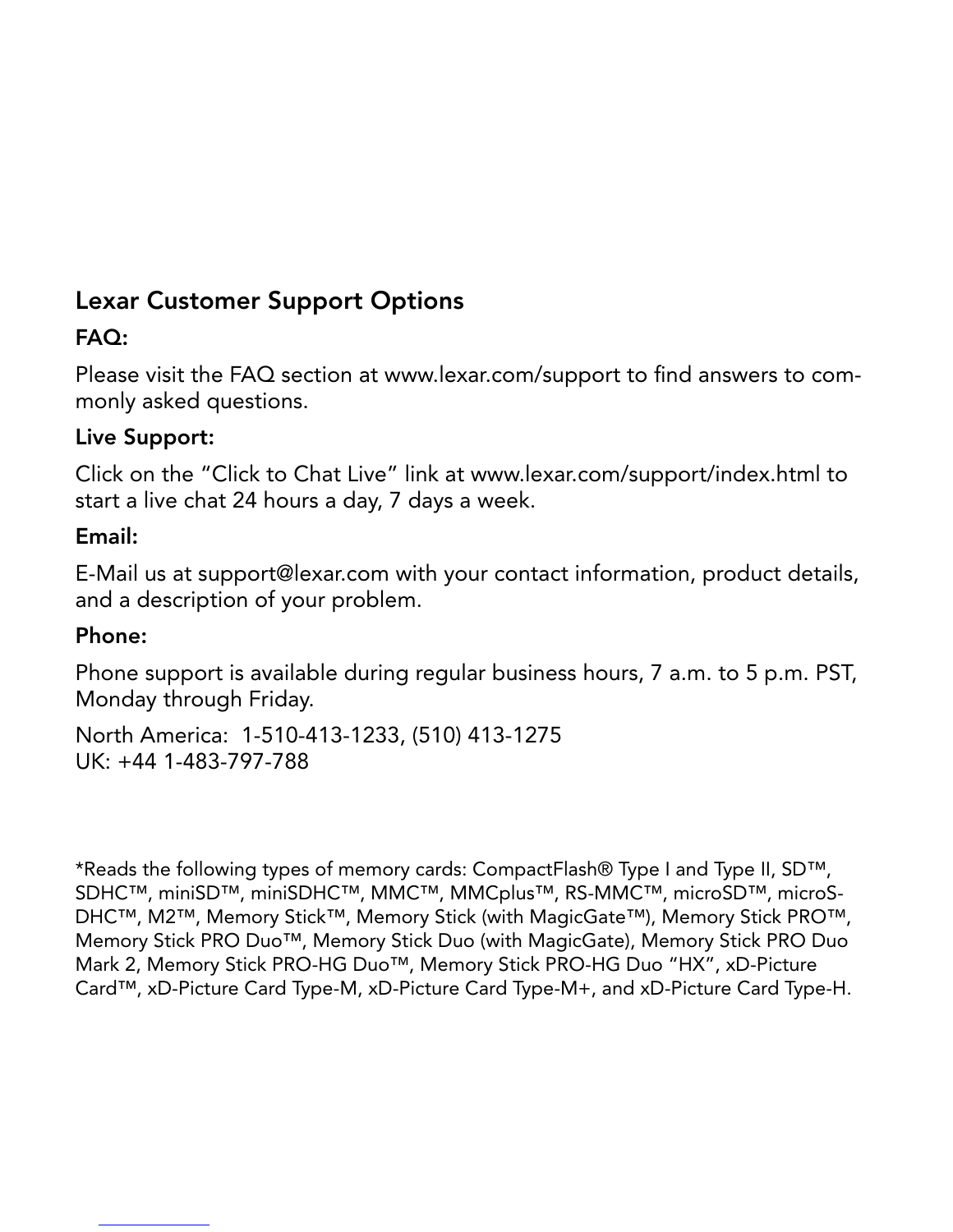©2010. Lexar Media, Inc. All rights reserved. Information is subject to change without notice.<br>Lexar, the Lexar logo, and When Memory Matters are trademarks of Lexar Media, Inc. Mac<br>OS is a trademark of Apple, Inc., regist Lexar, the Lexar logo, and When Memory Matters are trademarks of Lexar Media, Inc. Mac<br>OS is a trademark of Apple, Inc., registered in the U.S. and other countries. Windows and<br>Windows Vista are trademarks or registered tr OS is a trademark of Apple, Inc., registered in the U.S. and other countries. Windows and Windows Vista are trademarks or registered trademarks of Microsoft Corporation in the U<sub>l</sub>ed States and other countries. All other t Windows Vista are trademarks or registered trademarks of Microsoft Corporation in the Unit-<br>ed States and other countries. All other trademarks or registered trademarks are the property<br>of their respective owners. Lexar Me ed States and other countries. All other trademarks or registered trademarks are the property<br>of their respective owners. Lexar Media, Inc. is a subsidiary of Micron Technology, Inc.<br> $\frac{d}{dt}$ of their respective owners. Lexar Media, Inc. is a subsidiary of Micron Technology, Inc.